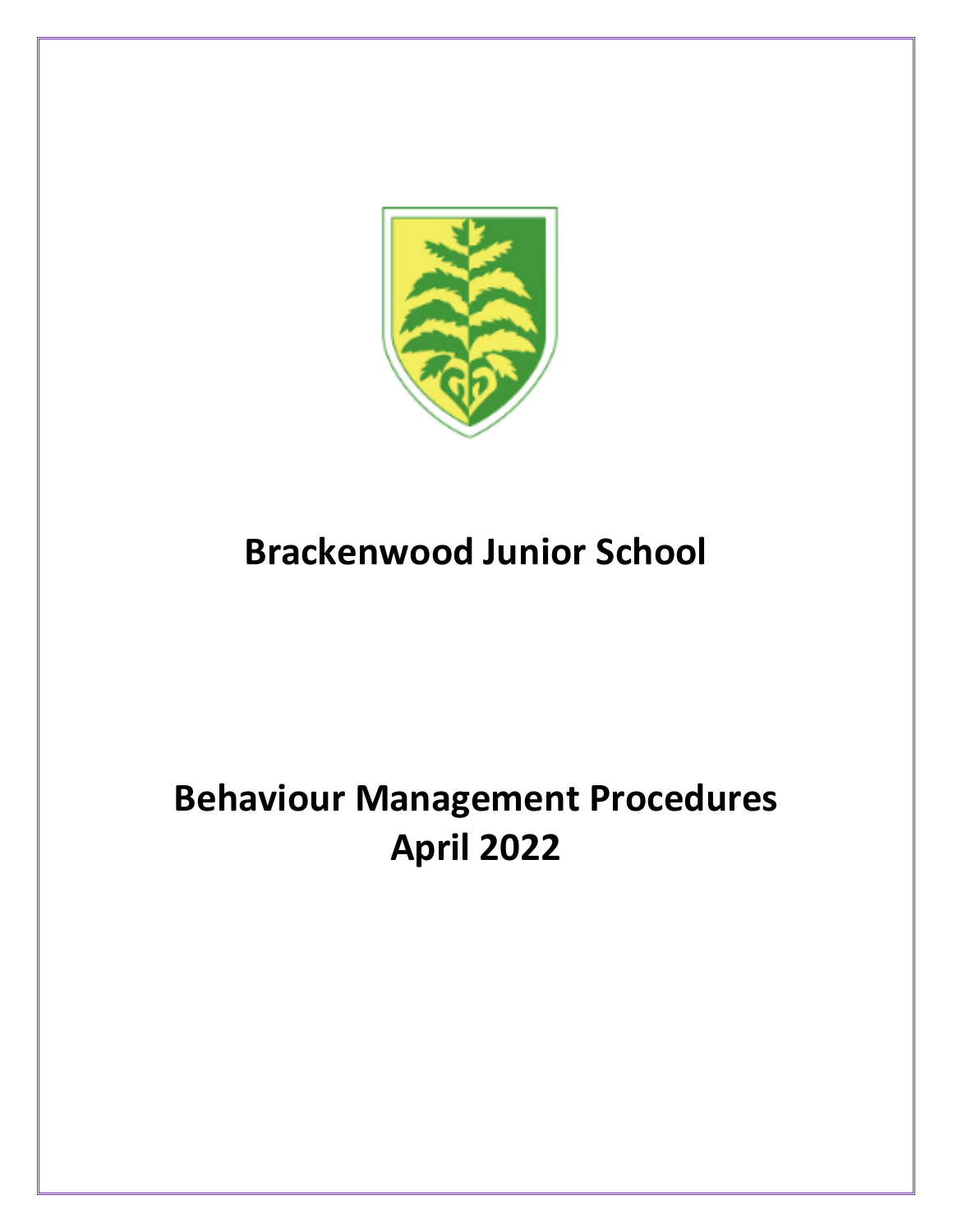#### **Brackenwood Junior School BEHAVIOUR MANAGEMENT PROCEDURES 2022**

#### **Introduction**

This protocol has been written for the staff, pupils, parents and Governors of Brackenwood Junior School. It is expected that all staff and children will adhere to the details as set out in order that the highest standards of behaviour are achieved at all times. For this to be successful, consistent application of its principles should be applied by staff and supported by parents and Governors. The school's behaviour protocol, alongside the Multi-Academy Trust Behaviour Policy, applies to all aspects of the school day during school-based activities and offsite visits, and includes extra-curricular activities that occur when they are led by school staff or externally provided coaches.

This policy has been written in collaboration with Governors, staff and children to benefit all members of the school community and is the foundation for facilitating high levels of attainment and progress.

#### **Principles**

At Brackenwood Junior School, we believe that good behaviour is essential for effective Teaching & Learning to occur and to achieve a successful and safe environment in which children can learn and develop to their full potential. We seek to promote positive behaviour strategies coupled with a fair and firm approach to unacceptable behaviour. We strive to promote social and emotional behaviour skills which will encourage independent, resilient and responsible individuals.

We aim to ensure that effective behaviour management allows all children to have the opportunity and the right to learn in a safe and engaging environment that is not adversely disrupted by others.

This behaviour system is underpinned by promoting teamwork and collaboration through the development of positive relationships where all members are valued. All pupils are expected to behave in a responsible manner both to themselves and to others, showing consideration, courtesy and respect for other people at all times. **We actively seek to tackle any form of bullying, harassment or prejudice through the use of appropriate sanctions.**

**We believe in a system that develops respectful and responsible attitudes and encourages the development of appropriate behaviour.** 

**We believe in the development of positive behaviour for learning.**

**We believe in a child-centred approach, fostering and valuing positive relationships. We believe in developing a positive and effective partnership with parents/carers to achieve positive outcomes for all children.**

#### **Promoting positive behaviour**

The following strategies are utilised consistently across the school to promote and encourage good behaviour from all pupils as individuals and collectively as classes.

#### School Charter (Appendix 1)

A clear set of school rules has been established in the form of a Charter to ensure that everyone understands expectations for behaviour at Brackenwood Junior. The Charter is displayed clearly throughout the school; in every classroom. Children are reminded of these expectations at the start of each term and more frequently when required. They are utilised by staff when discussing the behaviour of individuals. The Charter closely promotes the core values of respect and kindness. Children are expected to adhere to the Charter and values in all aspects of school life.

#### Responsibility Roles

Play Leaders – Year 5 children are given the opportunity to apply to become a lunchtime play leader in the Summer term. They are carefully selected and trained and with support from a TA/Senior Midday assistant on duty they organize games and activities for younger children on the playground.

Junior Buddies – Y6 and Y3 children are placed into 'buddy' pairs. Time is spent throughout doing activities together to promote kindness and friendship.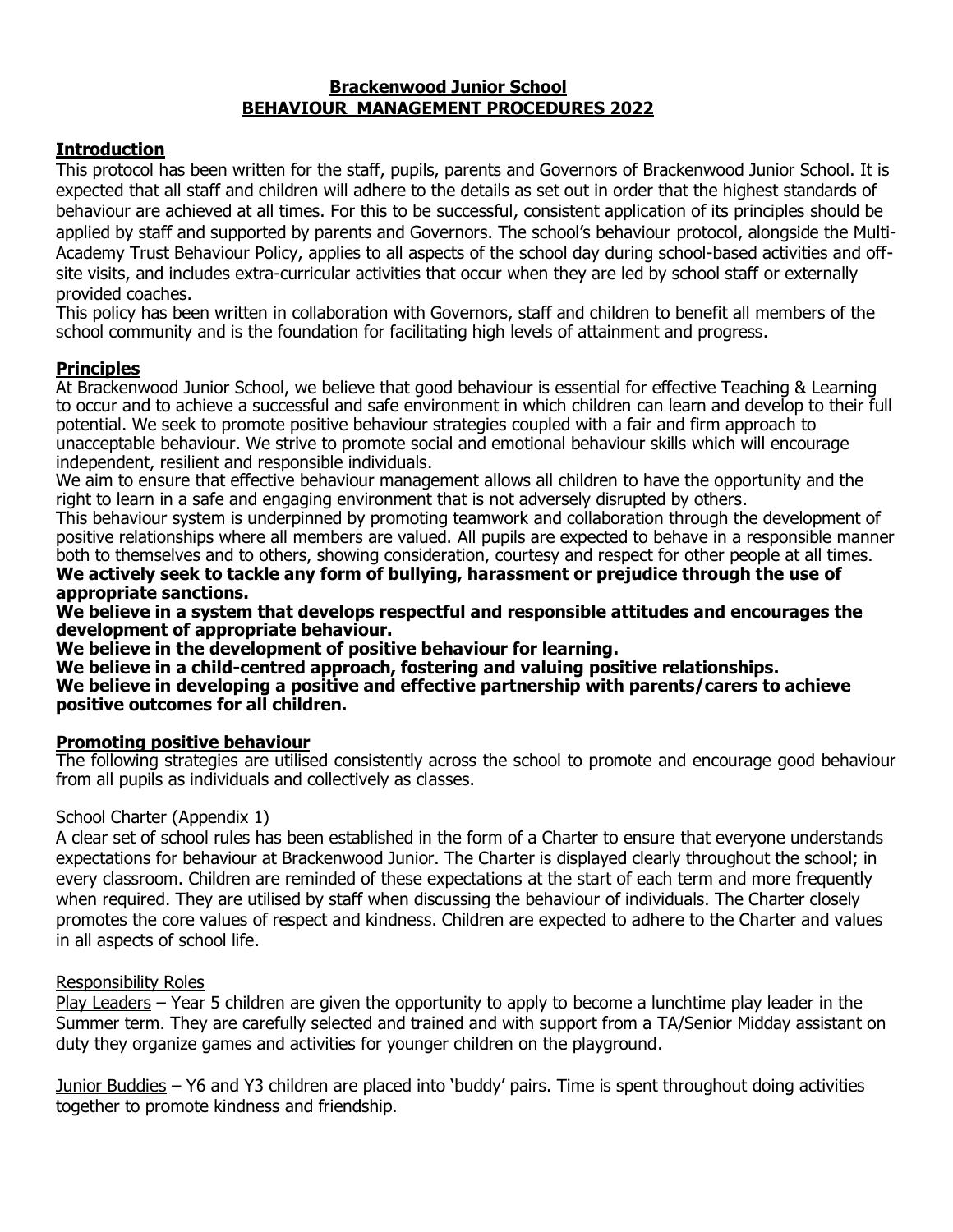#### Green Class Pass

Every adult will give out up to 10 Green Class Passes each week. These are awarded when the **whole class** is demonstrating high standards of behaviour and setting a clear example to others. Examples include walking through corridors sensibly and quietly; entering and leaving assembly appropriately; working in class in a calm and focused manner. Class teachers can award Green Class passes to their own class as can supply/support staff.

Green Class Passes should be displayed in the classroom and a monitor should calculate the total to share in the Award Assembly each week. Classes achieving 25 or more will be congratulated in the Award assembly and awarded a 15 minute extra playtime during the following week at a time suitable to the class teacher. The passes will be calculated as a rolling programme.

Class teachers are encouraged to nominate up to 3 children per day to receive a Rainbow Certificate for exemplary work, behaviour or effort. The certificates will be presented daily and pupils stand up in assembly at the end of the week as whole school acknowledgement. A group photo will be taken and shared on Twitter.

#### Kindness Awards

Kindness Awards are presented in the weekly Celebration Assembly and will be presented to 1 child from each class who has demonstrated a particular act of kindness during the previous week as nominated by staff or pupils to the Headteacher.

Teachers are also encouraged to use a variety of class behaviour systems as appropriate to the age and needs of the class. Examples include marble/bean jars, 'Secret Student', Star of the Day, 'Hometime hero', table awards – children will be rewarded with positive verbal comments, positive written comments, positive feedback to parents, increased responsibility, stickers, praise stamps and class certificates.

#### **Sanctions**

At Brackenwood Junior School we believe in a positive behaviour system and the vast majority of the children respond effectively to this at all times. However, occasionally some children might display behaviour that is below the standard that we expect and that is not in accordance with our School Charter. The following system has been developed with staff and Governors. All staff, including supply teachers and sports coaches, are expected to use the system consistently. Class teachers will carefully monitor children's movement between zones so that appropriate actions can take place. Supply teachers and sports coaches must report back to the class teacher when a child has moved between zones.

#### Behaviour Zones

In each classroom, Behaviour Zones charts will be displayed. Every child in the class will have their name on a laminated card (Some Teachers may relate these to curriculum topics) and these are placed on the Green zone at the start of every session.

#### Rainbow Zone

Children who demonstrate a high level of effort, exceptional engagement and/or 'going beyond' within lessons will be moved into the Rainbow zone and will receive a certificate from the class teacher

#### Green Zone

All children will start each lesson and playtime in the Green zone and will remain there if they continue to follow the School Charter

#### Yellow Zone

Children will be moved in this zone for minor infringements of the School Charter. Each child will initially be given a Verbal Warning of the infringement but if the behaviour persists the will be told to move zones – this will be carried out quietly with minimum disruption to the lesson. They will remain in this zone for the duration of the lesson or playtime. At the end of the session the teacher will briefly discuss **the behaviour** with the child using Rights Respecting language, before moving their name back to the Green zone. Examples of unacceptable behaviour:

- Not following the School Charter
- Running in corridors, talking during assembly or lessons
- Calling names
- Being rude to peers or adults
- Pushing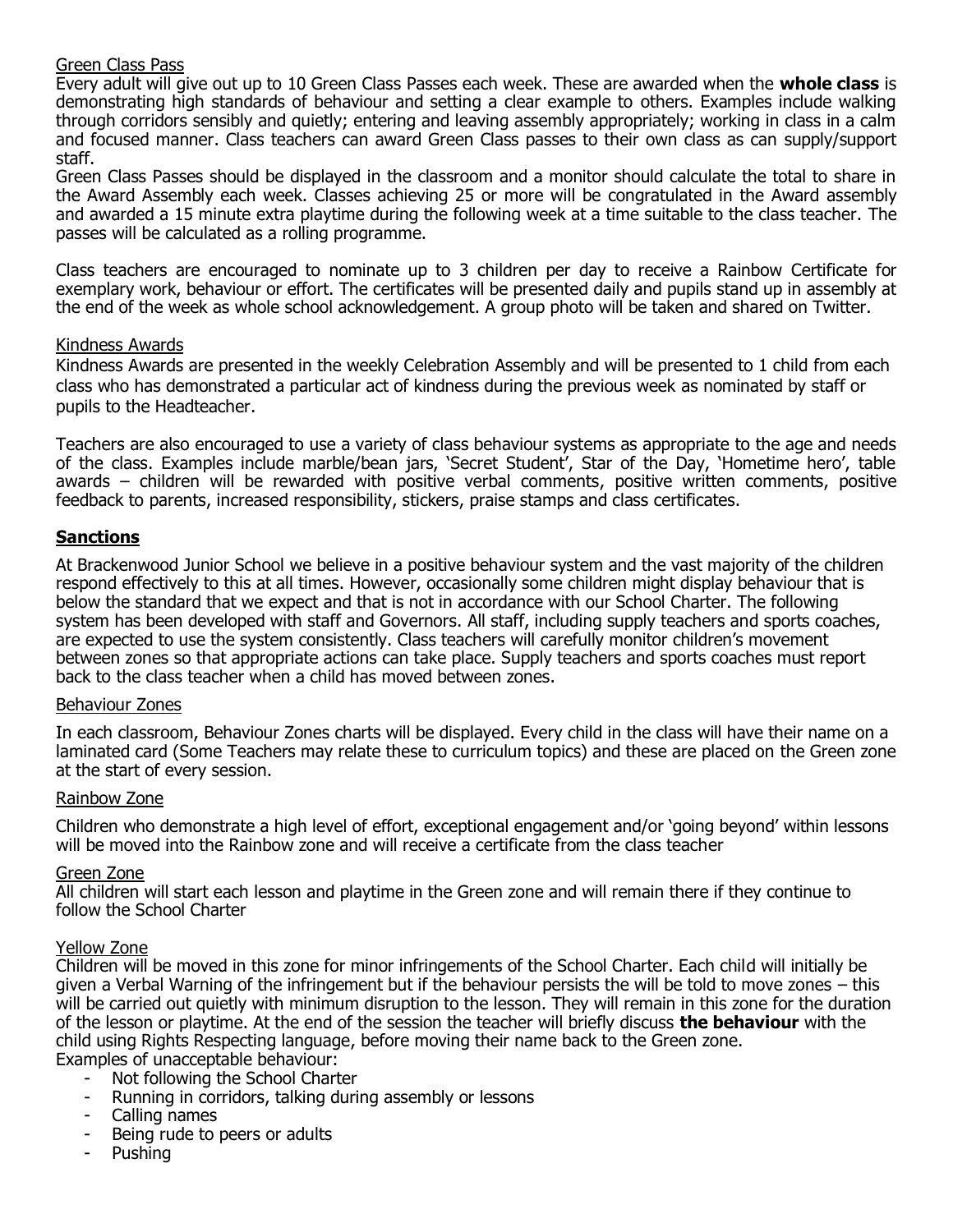- Unkind behaviour
- Lack of respect for equipment
- Low-level disruption

#### Red Zone

Children will be moved into this zone if infringements of the School Charter persist and the child has not responded to a verbal warning and movement into the Yellow zone. Adults will instruct children to move into the Red zone which will incur further sanctions. Sanctions would be chosen appropriate to need.

#### **Any incident where a child enters the Red zone will be recorded on CPOMS (School Behaviour Management Portal) by the adult that issued the Red zone.**

#### **Sanctions**

The pupil must report to the Deputy Head at the start of Lunchtime – discussion will take place with the child to decide which rules were not adhered to and the sanction to be given

- Up to 15 minutes loss of playtime appropriate to age and details of the behaviour
- Class Teacher to discuss with parents
- Refer to DHT/AHT for further support
- Refer to HT for further support

Children can also be move immediately into the Red zone for more serious breaches of the School Charter. Incidences of this type are rare at Brackenwood Junior School but when they do occur they are treated seriously.

Examples of this behaviour include:

- Fighting/hitting/kicking/punching/pinching
- Aggression towards children and/or adults
- Racist/derogatory comments as perceived by the victim (see protected characteristics Equality Act 2010)
- Defiance

Sanctions should be appropriate and proportionate to the incident. They include:

- Class teacher/Senior Midday to report to AHT/DHT. The incident will be investigated and parents verbally contacted by the Class teacher or AHT/DHT
- Class teacher/Senior Midday to report to DHT/AHT. The incident will be reported to parents and they will be invited in to a meeting where behaviour support strategies will be agreed.
- DHT/AHT to report to HT. Parents will be contacted in writing and invited to a meeting where additional behaviour support strategies will be agreed.

When specific children demonstrate any of these types of behaviours repeatedly, a range of strategies will be used in addition to the positive strategies adopted by the school as mentioned earlier in the document. Additional strategies include home/school books, regular updates to parents from class teachers, Visual behaviour charts, and referral to the SENDco for external agency advice/support.

Children who persistently enter the Red zones will lose privileges such as Clubs, Sports competitions and Discos until behaviour is more consistently in keeping with the School Charter.

#### Major Breeches in Discipline

Any major breeches of the school's behaviour policy will be dealt with by the Headteacher or Deputy Headteacher. Sanctions for such breeches will be serious and may result in a fixed-term or permanent exclusion. Examples of this type of behaviour are:

- Physical assault
- Deliberate damage to property
- **Stealing**
- Leaving school premises without permission
- Violent behaviour
- Refusal to follow instructions
- Swearing at adults and/or other children in anger

If a child behaves in a way that seriously endangers themselves or others and does not respond to adult instructions, physical restraint may be necessary (see MAT Positive Handling Policy). The behaviour incident will be thoroughly investigated and sanctions issued. Parents will be informed and all details will be recorded in the Positive Handling logbook.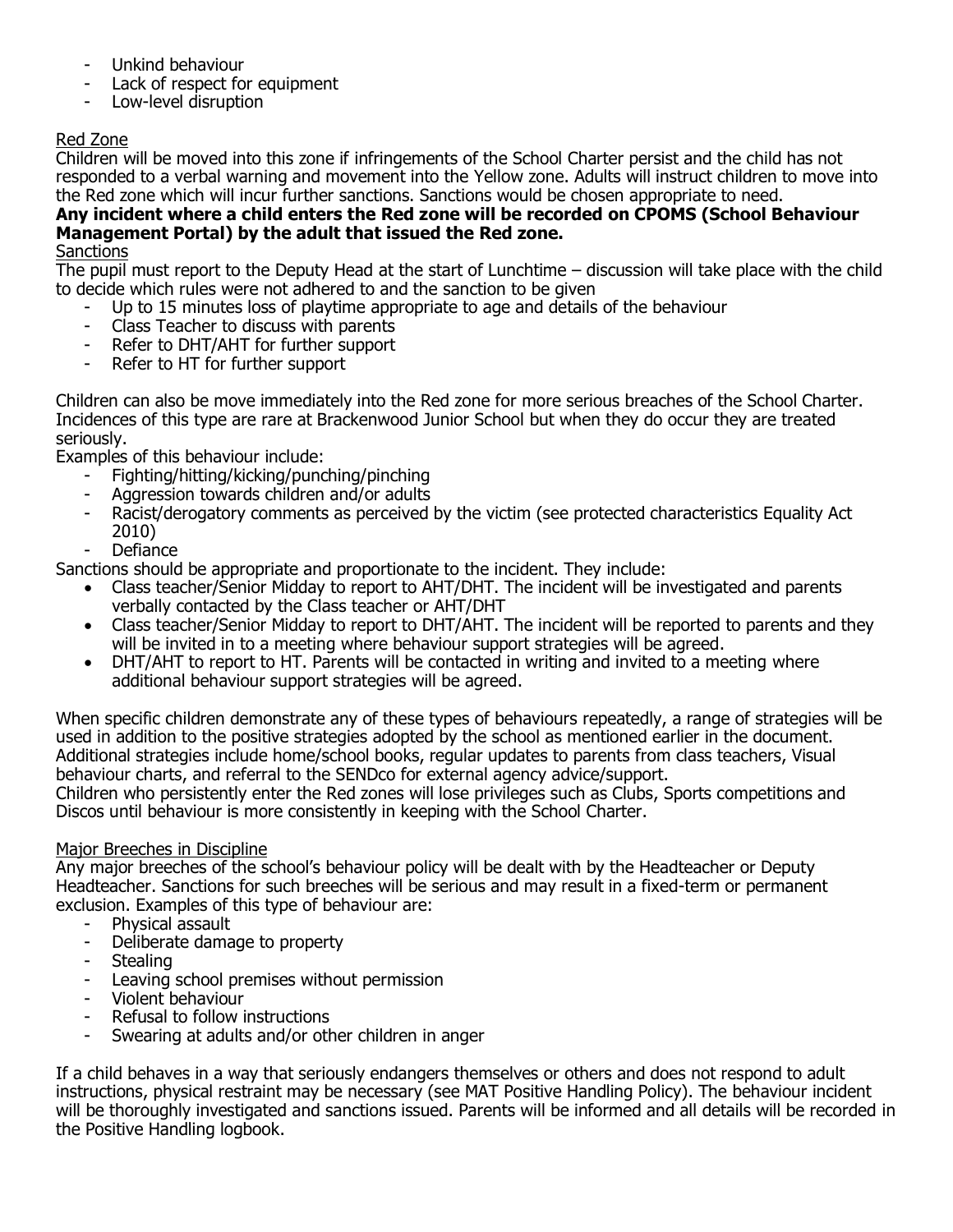A staged approach will be taken:-

#### Stage 1

A discussion will take place with the DHT/AHT, the child and the parents detailing the incident. The child will be issued with a Behaviour chart which must be completed daily by the class teacher and signed by the parents. The child will follow this report chart for at least 1 week.

If no improvements are made then the child will move to Stage 2 – parents will be informed of this. Stage 2

A behaviour chart will be continued for a fixed period of time and a referral made to the SENDco. The SENDco will seek further advice and support from appropriate external agencies and if necessary a Behaviour Support plan put in place. The plan will set out clear targets to improve behaviour and the support accessed. This plan will be reviewed Half-Termly. If there is no significant improvement at Stage 2 following the Behaviour Support Plan, the child will move to Stage 3 – parents will be informed.

#### Stage 3

At Stage 3 further advice will be sought and assessments undertaken as appropriate by external agencies. It might be necessary for an 'internal exclusion' to be put into place. This might include the child working in an alternative classroom and/or loss of playtimes, including lunchtime break. Parents will be kept informed and integral to the process. If there is no significant improvement at Stage 3, the child will move to Stage 4 – parents will be informed.

#### Stage 4

Parents will be informed that their child is at risk of exclusion due to continued unacceptable behaviour. There are circumstances where there is no alternative but to exclude a pupil. In these cases the Local Authority exclusion procedures will be followed which may result in a fixed term or permanent exclusion.

#### **Note:- Discussions with parents must retain confidentiality of all pupils and must not breach GDPR laws**

#### Lunchtime procedures

During lunchtimes supervision is carried out by Teaching Assistants and Midday Supervisors. These staff members will reinforce and promote positive behaviours and rewards as set out in this document to ensure high standards of behaviour at lunchtime. Children should award Gold Star stickers for individuals following the School Charter, and Green Class Passes should be given for examples of whole classes following the School Charter effectively.

The Behaviour zones should also be followed at Lunchtime but will take the form of a discussion rather than a display of children's names.

All children will begin lunchtime on the Green zone. Should they not adhere to the School Charter a verbal warning will be given. If the negative behaviour persists, then the children will be told that they are now in the Yellow zone – the reason for moving into that zone should be clearly discussed detailing which element of the School Charter was not adhered to. These discussions must be done sensitively and away from others where possible.

If the unwelcome behaviour persists further the child will be told they have moved to Red and given a calming down period of 5 minutes. After this time, discussion will take place with the Senior Midday Supervisor as to why the behaviour was not in keeping with the School Charter.

The Senior Midday supervisor will keep a written record of the incident that will then keep the Class Teacher be informed of any child that has not followed the School Charter. The Class Teacher will record the incident on CPOMS and take appropriate actions as set out in the Behaviour Zone guidance.

#### Use of Reasonable Force

The MAT Positive Handling Policy should also be read in conjunction with this document. Although circumstances would be considered to be extremely rare, there might be times when staff at Brackenwood Junior School have the power to use reasonable, proportionate and necessary force. This would

be utilised to prevent pupils from committing an offence, injuring themselves or others or damaging school property with the aim to keep everybody safe. Where such action is necessary parents will be informed and details of the incident recorded securely in school.

#### Power to search pupils

The Headteacher, and staff authorised by the Headteacher, have the power to search pupils or their possessions, without consent, where they suspect the pupils to have prohibited items eg knives and weapons, alcohol, illegal drugs, tobacco and stolen items. These items can be confiscated and the law protects staff from liability for damage, provided they have acted lawfully. Force cannot be used to search for items banned under the school rules. Where such action is deemed necessary searches must be carried out by the same sex as the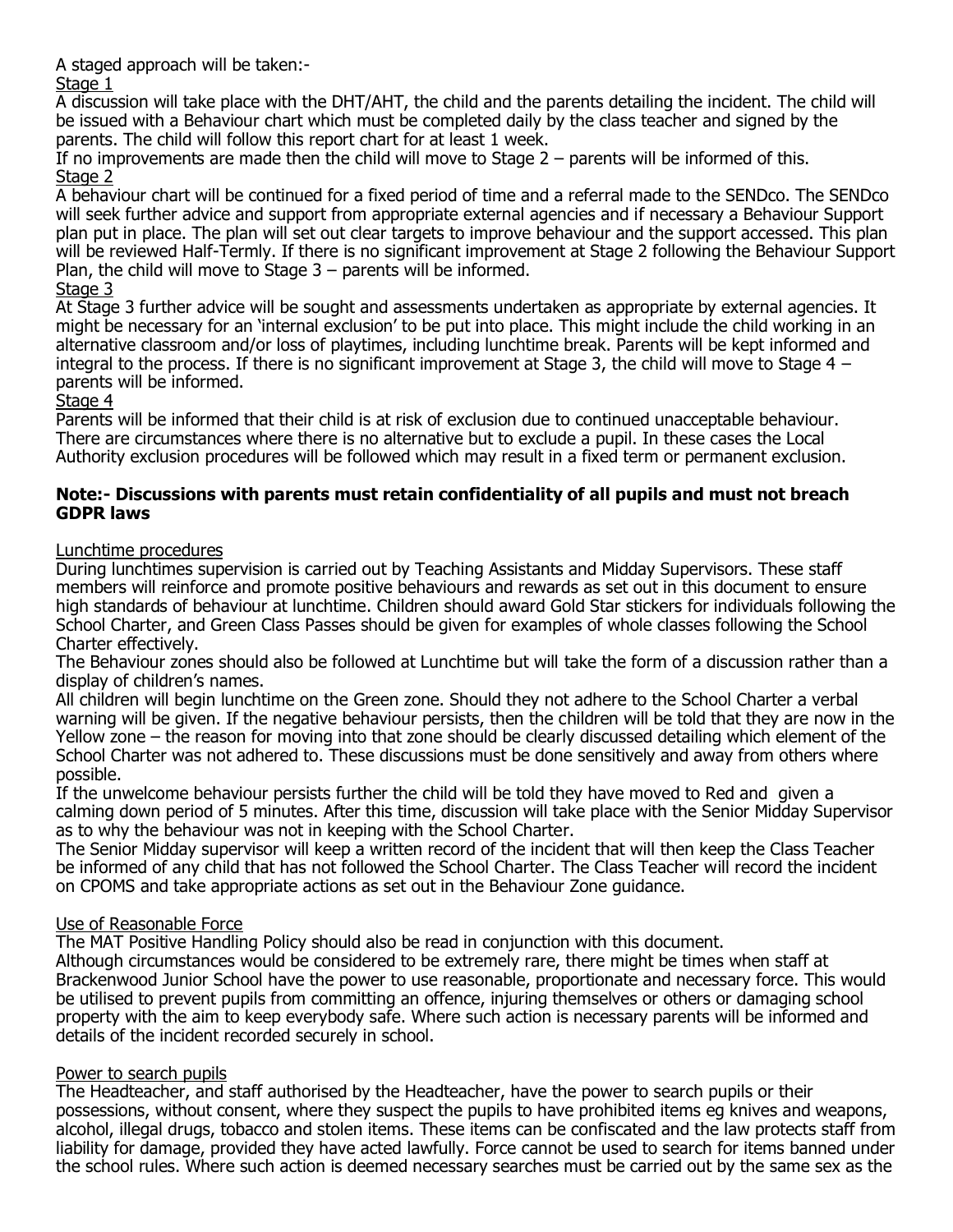pupil being searched and there must be a witness. An exception to this would be that a search of a pupil from the opposite sex can take place, and without a witness, only if there is reason to believe that significant harm will be caused if the search is not carried out immediately.

#### Dealing with Incidents of Bullying

There are some incidents which may be considered to be bullying. The Multi-Academy Trust anti-bullying policy should be read in conjunction with this document.

At Brackenwood Juniors, staff will monitor and record any incidents which concern them. Pupils are actively encouraged to report any incidents that might constitute an incident of bullying to an adult in school. The information will be handled sensitively and passed to members of the SLT. A detailed investigation will take place and findings recorded.

#### Staff Training

To ensure good behaviour and discipline in our school, all staff receive appropriate and relevant training in behaviour management. Staff have received training on de-escalation procedures. All staff, including Lunchtime Assistants, have opportunities to be involved in specific training in behaviour management. This allows for the updating of procedure and strategies as well as refreshing knowledge and understanding of the schools systems.

#### Equal opportunities

The staff ensure that high standards of behaviour are expected from all children. We promote self and mutual respect and a caring and non-judgmental attitude throughout the school.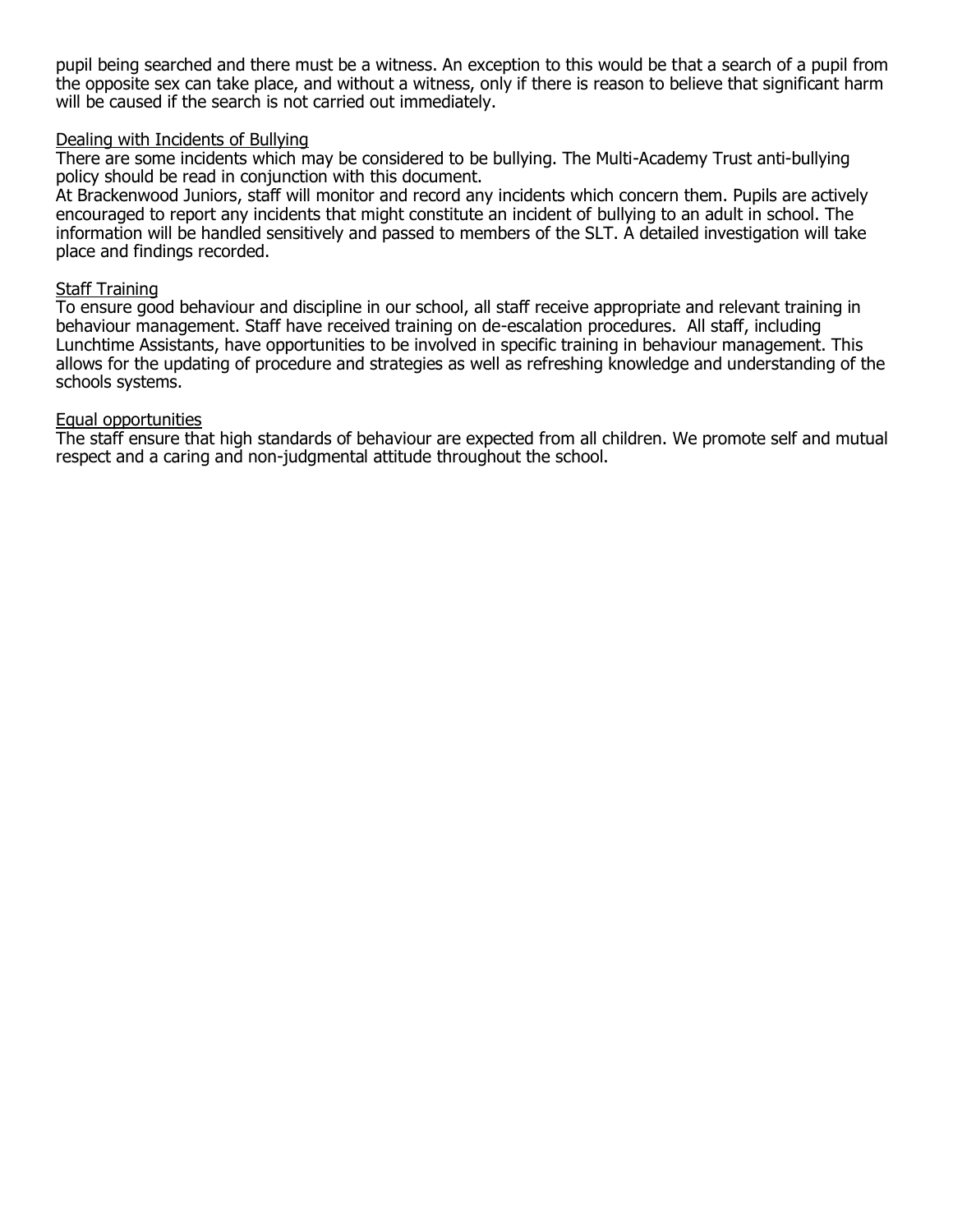#### **Appendix 1 – School Charter**

| <b>Right</b>                                      | <b>Responsibility</b>                                                                                                                                | <b>Rule</b>                                           |
|---------------------------------------------------|------------------------------------------------------------------------------------------------------------------------------------------------------|-------------------------------------------------------|
| I have a right to learn                           | I am responsible for my learning<br>by making sure that I am ready to<br>learn.<br>By making good behaviour choices<br>I am allowing others to learn | We do our best and work hard                          |
| I have a right to teach                           | I am responsible for my teaching<br>and making sure I am ready for<br>the lesson by being prepared.                                                  |                                                       |
| I have a right to be respected                    | I have a responsibility to treat<br>everyone with respect                                                                                            | We treat others how we want<br>to be treated          |
| I have a right to be heard                        | I have a responsibility to listen to<br>others without interrupting                                                                                  | We listen carefully and follow<br><b>instructions</b> |
| I have right use school property                  | I have a responsibility to use<br>property and equipment properly<br>and treat it with respect                                                       | We look after property                                |
| I have right to know what the<br>school rules are | I have responsibility to follow them                                                                                                                 |                                                       |
| I have a right to be safe at school               | I am responsible for helping to<br>keep it safe                                                                                                      | We behave sensibly in school<br>and in the playground |
| I have right to be told the truth                 | I am responsible for being honest                                                                                                                    | We are honest and tell the<br>truth                   |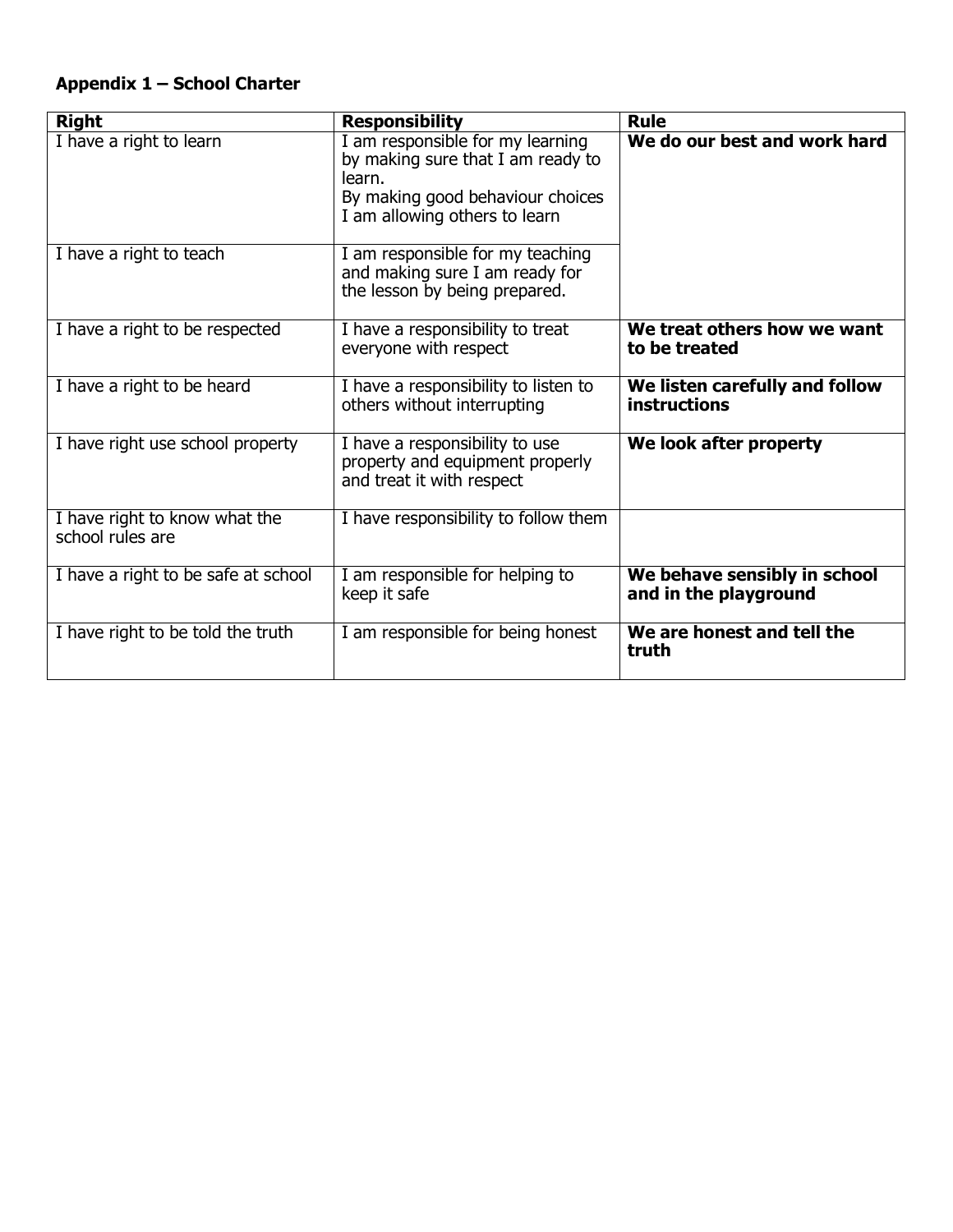# **Behaviour Leaflet**

At Brackenwood Junior School we promote a positive behaviour system that reinforces and rewards good behaviour.

Our School Charter has been agreed by staff, children and Governors to ensure a positive learning environment:-

## **We do our best and work hard We treat others how we want to be treated We listen and follow instructions We look after property We walk sensibly in school and play sensibly in the playground We are honest and tell the truth**

## **Green Class Passes**

Every class will also have the opportunity to earn Green Class Passes each week. These are awarded when the whole class is demonstrating high standards of behaviour and setting a clear example to others. Examples include walking through corridors and between buildings sensibly and quietly; entering and leaving assembly appropriately; working in class in a calm and focused manner.

The number of Green Class Passes achieved by each class will be celebrated each week in the Rewards assembly. On a rolling programme when 25 passes are achieved the class will be awarded an extra playtime.

## **Rainbow Certificates**

Children can also aim to receive a Rainbow Certificate. Class teachers are encouraged to nominate up to 3 children per day to receive a Rainbow Certificate for exemplary work, behaviour or effort. Recipients of these certificates will be celebrated during the Rewards assembly.

## **Kindness Awards**

Kindness Awards are presented in the weekly Celebration Assembly and will be presented to 1 child from each class who has demonstrated a particular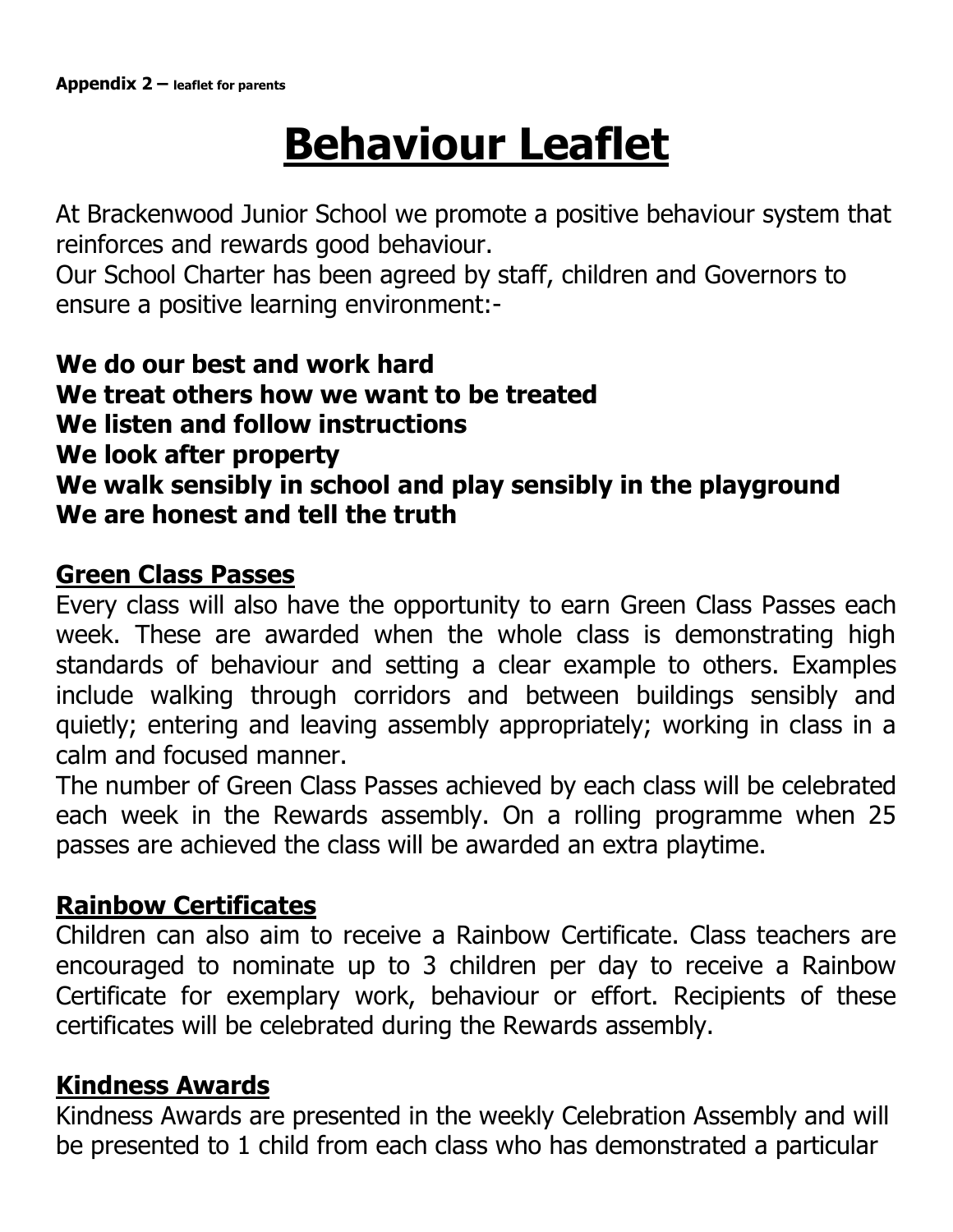act of kindness during the previous week as nominated by staff or pupils to the Headteacher.

Teachers are also encouraged to use a variety of class behaviour systems as appropriate to the age and needs of the class. Examples include marble/bean jars, 'Secret Student', Star of the Day, 'Hometime hero', table awards – children will be rewarded with positive verbal comments, positive written comments, positive feedback to parents, increased responsibility, stickers, praise stamps and class certificates.

### Lunchtime procedures

During lunchtimes supervision is carried out by Teaching Assistants and Midday Supervisors. These staff members will reinforce and promote positive behaviours and rewards as set out in this document to ensure high standards of behaviour at lunchtime. Children should award Gold Star stickers for individuals following the School Charter, and Green Class Passes should be given for examples of whole classes following the School Charter effectively.